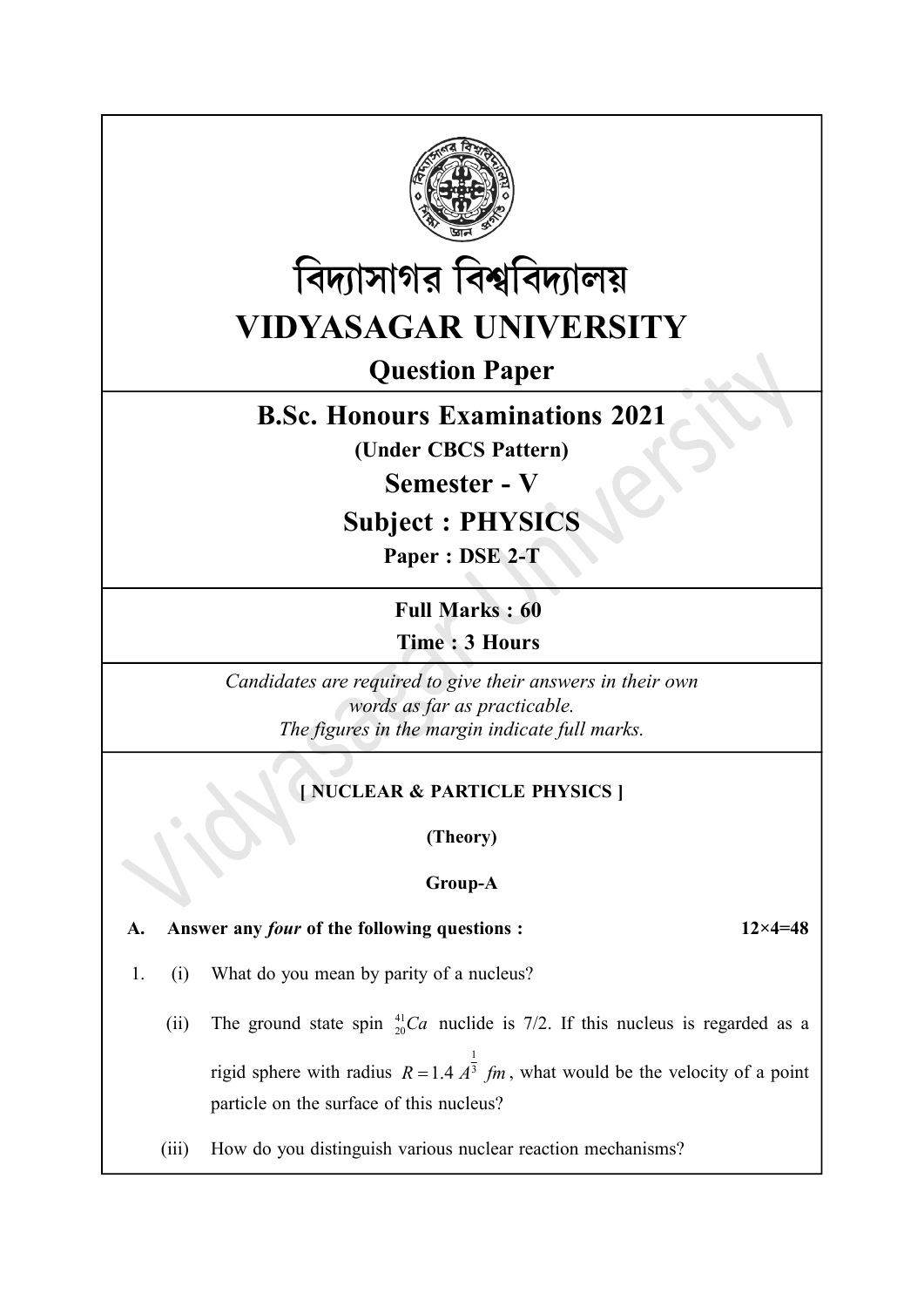- (iv) Discuss two reactions :  $\pi^- + p \rightarrow \sum^+ + K^-$  and  $\Lambda^0 \rightarrow n + \gamma$ . [2+3+3+(2+2)]
- 2. (i) Describe the liquid drop model in case of nucleus.
	- (ii) The Q-value of the reaction  $Ra^{226} \rightarrow Rn^{222} + He^{4}$  is 4.88 MeV. The radium nucleus is originally at rest. Calculate the K.E. of each disintegration product.
	- (iii) If the nuclear force is charge independent and a neutron  $\&$  a proton form a bound state, then why is there no bound state for two neutrons? What information is obtained from it?
	- (iv) What is photoelectric effect?  $[4+4+(2+1)+1]$

- 3. (i) Write the main features of binding-energy versus mass-number curve.
	- (ii) Prove that the recoil energy of the nucleus undergoing electron capture type of  $\beta$ -decay is given by  $E_r = E^2 / 2Mc^2$ , where E is the total energy released in  $\beta$ -decay.
	- (iii) In an absorption experiment with 1.14 MeV  $\gamma$ -radiation from  $Zn^{65}$ , it is found that 25 cm thickness of Al reduce the beam intensity to 2%. Calculate the halfvalue thickness and the mass absorption coefficient for this radiation.
	- (iv) Explain the differences between ionization chamber and Geiger-Muller counter. 2+4+3+3
- 4. (i) Establish the Gamow's theory for alpha decay.
	- (ii) Explain the term 'mass-defect' and 'binding-energy' of nucleus.
	- (iii) When  $F^{19}$  is bombarded with protons in  $(p,n)$  reaction, calculate the excitation energy of the compound nucleus that corresponds to the resonance with a proton energy of 4.99  $MeV$ . 6+3+3
- 5. (i) Given that the K- and  $\pi$ -mesons have zero spin, show that one of the weak processes  $K^+ \to \pi^+ + \pi^-$  and  $K^+ \to \pi^+ + \pi^+ + \pi^-$  must violate parity conservation.
	- (ii) Determine the possible states of a deuteron if its angular momentum quantum number is 1.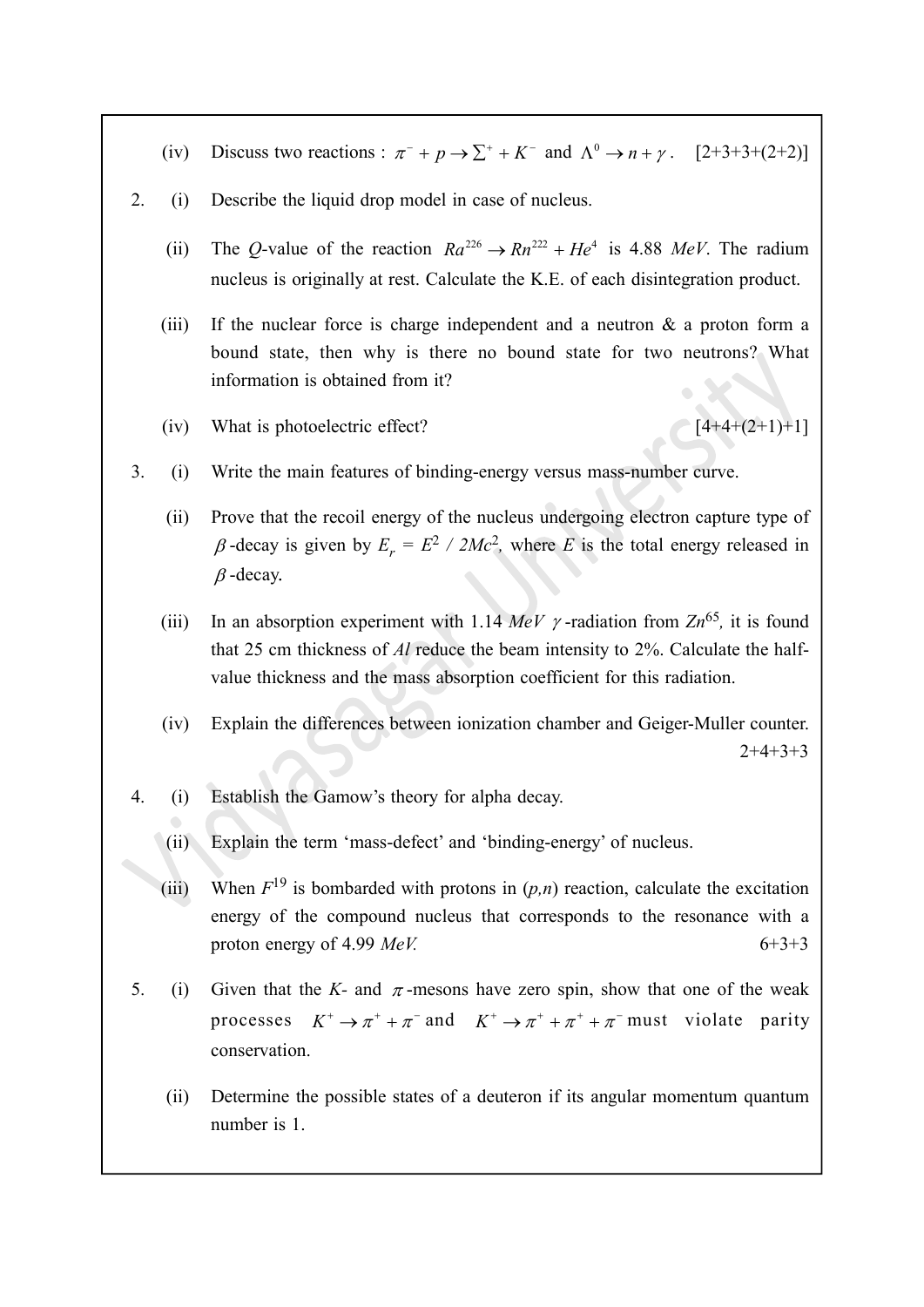- (iii) Write basic assumptions of nuclear shell model. Give experimental evidence in support of the nuclear shell structure.
- (iv) The nuclide  $Ba^{137}$  emits  $\gamma$ -ray photon of energy 0.66 MeV during an isomeric transition. Calculate the recoil kinetic energy of the nuclide in unit of eV.

 $3+2+(3+1)+3$ 

- 6. (i) What is particle accelerator? Write a brief note on linear accelerator.
	- (ii) An  $\alpha$ -particle of energy 5 MeV is scattered through angle 180<sup>°</sup> by an uranium nucleus. Calculate the distance of closest approach between the nucleus and the  $\alpha$ -particle.
	- (iii) How do neutrino and antineutrino differ from photons, which also have no charge or rest mass?  $(1+5)+3+3$
- 7. (i) The greatest binding-energy per nucleon occurs near  $Fe^{56}$  and it is much less for  $U^{238}$ . Explain this in terms of the semi-empirical nuclear binding energy.
	- (ii) The Fermi gas model is a statistical model which pictures the nucleus as a degenerate gas of protons and neutrons. Using this model, show that the Fermi energy for the neutron gas is greater than that for the proton gas in case of a nucleus of  $N > Z$ .
	- (iii) Derive Bethe-Bloch formula for 'stopping power' of heavy charged particles passing through a matter.  $3+4+5$
- 8. (i) For what elements should stable isobars exists for  $A = 169$  and  $A = 110$ ?
	- (ii) The protons of energy 7.5  $meV$  are extracted from a cyclotron at a radius of 0.51 *m* by applying an electric field of  $5MV/m$  over an orbit arc of 90 $^{\circ}$ . Calculate the equivalent reduction of magnetic field and the resulting change in orbit radius.
	- (iii) Write a short note on 'direct nuclear reaction'. 4+4+4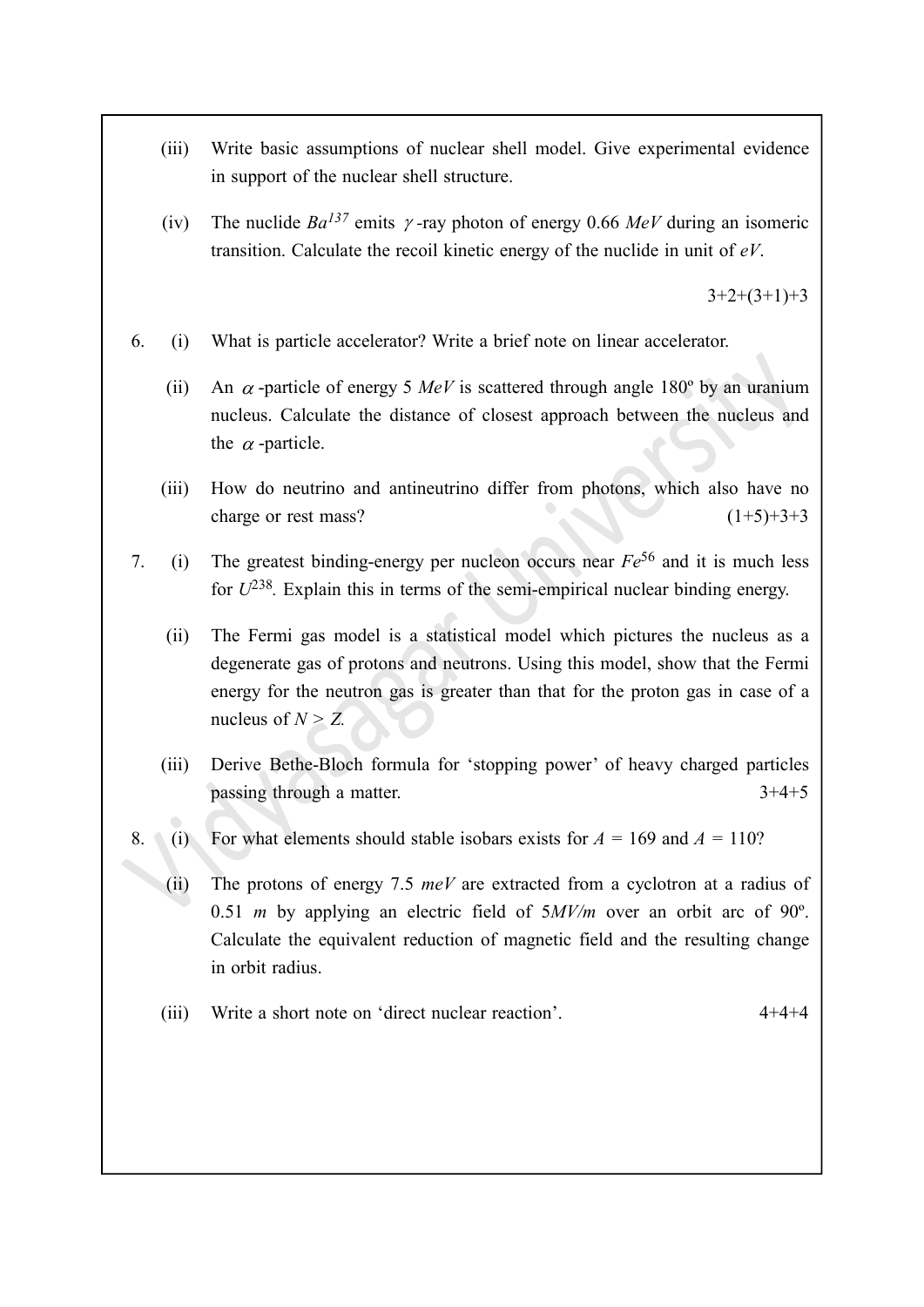### Group-B

| GL00h-D   |                                                                                                                                              |  |  |  |
|-----------|----------------------------------------------------------------------------------------------------------------------------------------------|--|--|--|
| <b>B.</b> | $2 \times 6 = 12$<br>Answer any six of the following questions :                                                                             |  |  |  |
| 9.        | Why are the most stable nuclei found in the region near $A = 60$ ?                                                                           |  |  |  |
| 10.       | What do you mean by Kurie plot for $\beta$ -decay?                                                                                           |  |  |  |
| 11.       | Find the minimum engergy of an electron (rest-mass $0.5$ MeV) that can emit<br>Cherenkov radiation while passing through water $(r.i.1.5)$ . |  |  |  |
| 12.       | Write main differences between cyclotron and Synchrotron.                                                                                    |  |  |  |
| 13.       | How do you account for the saturation of binding energy of a nucleus?                                                                        |  |  |  |
| 14.       | Write the main differences between compound and direct nuclear reactions.                                                                    |  |  |  |
| 15.       | Define the terms : strangeness and charm in particle physics.                                                                                |  |  |  |
| 16.       | Write the basic principle of 'Scintillation Counters'.                                                                                       |  |  |  |
| 17.       | How is quenching achieved in GM-counter?                                                                                                     |  |  |  |
| 18.       | Calculate the magnetic moment and electric quadrupole moment of $Mg^{225}$ nuclide.                                                          |  |  |  |
|           |                                                                                                                                              |  |  |  |

ic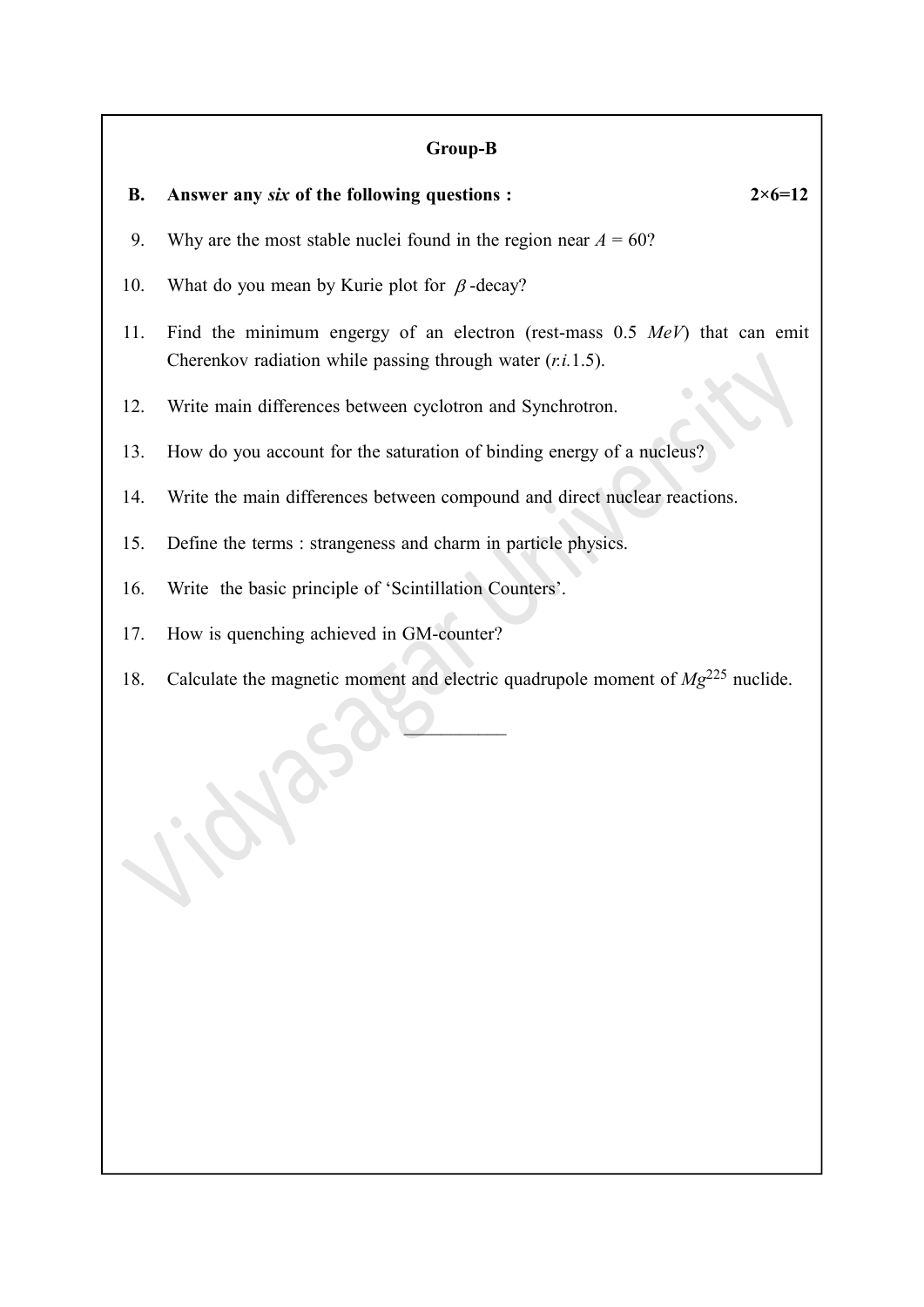### OR

## [ ASTRONOMY AND ASTROPHYSICS ]

### (Theory)

## Group-A

| A. |     | $12 \times 4 = 48$<br>Answer any <i>four</i> of the following questions :                                                                                                                                                                            |
|----|-----|------------------------------------------------------------------------------------------------------------------------------------------------------------------------------------------------------------------------------------------------------|
| 1. | (a) | Define apparent magnitude and absolute magnitude of a celestial object.<br>$2 + 2$                                                                                                                                                                   |
|    | (b) | A star at a distance 4 pc has an apparent magnitude 2. What is its absolute<br>magnitude? Given the fact that the Sun has a luminosity $3.6 \times 10^{26}$ W and has<br>an absolute magnitude of about 5. Find the luminosity of the star.<br>$1+2$ |
|    | (c) | Explain Chandrasekhar mass limit.<br>3                                                                                                                                                                                                               |
|    | (d) | What is meant by gravitational condensation?<br>2                                                                                                                                                                                                    |
| 2. | (a) | State mass-luminosity relation.<br>$\overline{2}$                                                                                                                                                                                                    |
|    | (b) | What is HR diagram? Write down its physical significance. Hence state the<br>mathematical relation between luminosity of a star with its surface temperature.<br>$2+2+1$                                                                             |
|    | (c) | Define radiation pressure. Show that the pressure due to isotropic radiation                                                                                                                                                                         |
|    |     | $P=\frac{U}{3}$ .<br>$1 + 4$                                                                                                                                                                                                                         |
| 3. | (a) | Write down the conservation laws of stellar structure.<br>2                                                                                                                                                                                          |
|    | (b) | Discuss the importance of Saha equation in stellar structure calculation.<br>4                                                                                                                                                                       |
|    | (c) | Derive the following equation of the stellar structure regarding heat flux is                                                                                                                                                                        |
|    |     | carried outward by radiative transfer $\frac{dT}{dr} = -\frac{3}{4ca_0} \frac{\chi \rho}{T^3} \frac{L(r)}{4\pi r^2}$<br>$\overline{4ca_{B}}$ $\overline{T^{3}}$ $\overline{4\pi r^{2}}$ .<br>dr                                                      |
|    |     | Where symbols have usual meaning.<br>6                                                                                                                                                                                                               |
| 4. | (a) | The gravitational field at a point inside or near the galaxy is expected to be<br>directed towards the galactic centre. How is this gravitational field balanced,                                                                                    |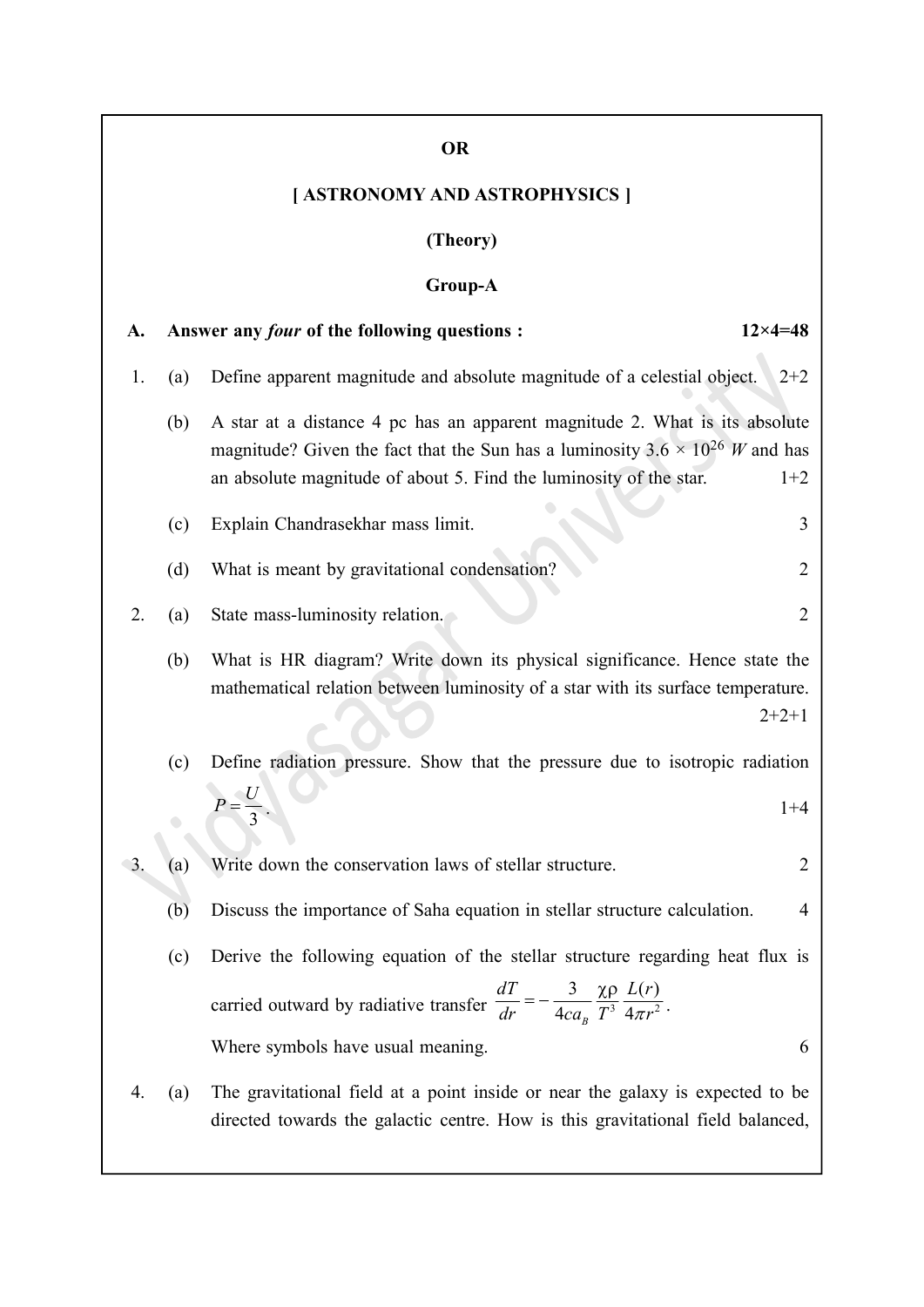|    |                   | to ensure that there is not a general fall of everything towards the galactic<br>center?<br>2                                                                                                                                                                                                                 |
|----|-------------------|---------------------------------------------------------------------------------------------------------------------------------------------------------------------------------------------------------------------------------------------------------------------------------------------------------------|
|    | (b)               | Derive the expression of Oort A and B constants related to differential galactic<br>rotation.<br>6                                                                                                                                                                                                            |
|    | (c)               | What is LSR frame of reference?<br>2                                                                                                                                                                                                                                                                          |
|    | (d)               | $\overline{2}$<br>Explain the term 'Strömgren sphere'.                                                                                                                                                                                                                                                        |
| 5. | (a)               | State Hubble's law.<br>2                                                                                                                                                                                                                                                                                      |
|    | (b)               | What do you mean by spiral galaxies and elliptical galaxies?<br>$2 + 2$                                                                                                                                                                                                                                       |
|    | (c)               | Write down de Vaucouleurs law related to surface brightness with the distance<br>from the center of the elliptical galaxies. Hence define effective radius. Write<br>down the relation between surface brightness and distance for spiral galaxies.<br>$2+1+1$                                                |
|    | (d)               | How are planetary rings formed?<br>2                                                                                                                                                                                                                                                                          |
| 6. | (a)               | What do you mean by galactic cannibalism?<br>1                                                                                                                                                                                                                                                                |
|    | (b)               | Distinguish between galactic cannibalism and galactic merger.<br>2                                                                                                                                                                                                                                            |
|    | (c)               | From where the gas in the galaxy cluster came and why is it so hot?<br>2                                                                                                                                                                                                                                      |
|    | (d)               | What is ram pressure? Can it force the interstellar medium of a galaxy?<br>2                                                                                                                                                                                                                                  |
|    | (e)               | Estimate the typical time a galaxy would take to cross a cluster of galaxies<br>and the relaxation time. A cluster of galaxies is clearly not a relaxed system,<br>but it has to be virialized for the virial theorem to be applicable. Do you think<br>that typical galaxy clusters are virialized?<br>$3+2$ |
| 7. | $\left( a\right)$ | The interstellar medium in the galactic disk diminishes the luminosity of stars<br>by about 1.5 magnitude per kpc. Show that this implies that the brightness of                                                                                                                                              |
|    |                   | stars fall off with distance r in the galactic disk as $\frac{\exp(-\alpha r)}{r^2}$ . Find the value                                                                                                                                                                                                         |
|    |                   | of $\alpha$ .<br>4                                                                                                                                                                                                                                                                                            |
|    | (b)               | $\overline{2}$<br>Define apparent solar time and mean solar time.                                                                                                                                                                                                                                             |

Г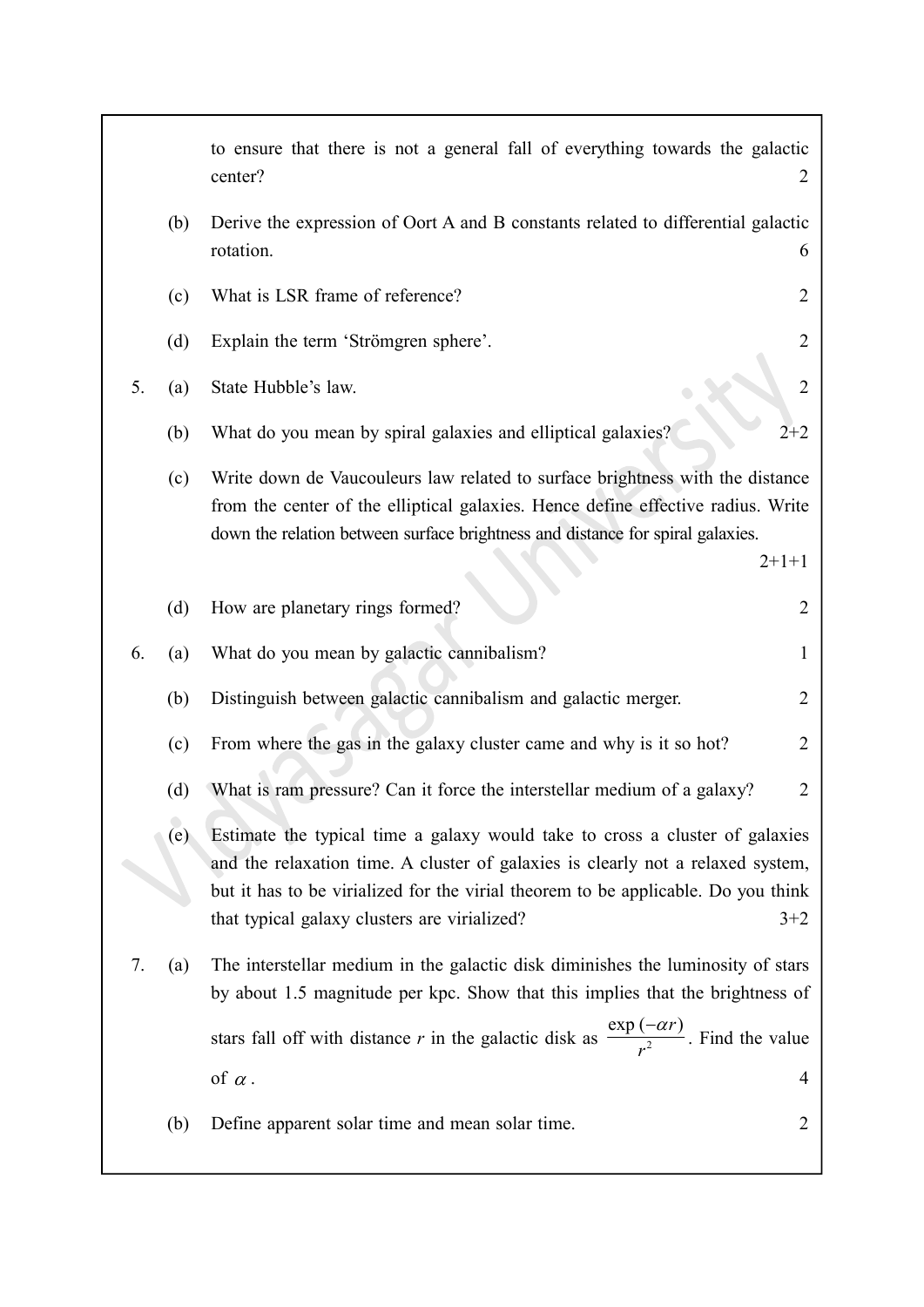(c) Why does mean-solar-time differ from apparent-solar-time? 2 (d) The Sun has a rotation period of about 27 days. If the Sun collapsed to become a white dwarf conserving its angular momentum, what would be the expected rotation period? What would be the rotation period if the Sun collapsed to become a neutron star? 2+2 8. (a) Give the main characteristics of the spectral classification of stars? 3 (b) Define open star clusters and globular clusters. 2+2 (c) If the Sun was producing its energy by slow contraction as suggested by Helmholtz and Kelvin, estimate the amount by which the radius of the Sun has to decrease every year to produce observed luminosity? 3 (d) Explain binary star. 2 Group-B B. Answer any six of the following questions :  $2 \times 6 = 12$ (i) Define the term 'Celestial Sphere'. (ii) What is meant by spectroscopic parallax? (iii) Write down the advantages of radio telescope over optical telescope? (iv) What is 'Olbers Paradox'? (v) What are quasi-stellar objects? (vi) What do you mean by extra-solar planet? Do extra-solar planets exist? (vii) Define superluminal motion. What causes it? (viii) Why do we try to build bigger and bigger telescopes? (ix) What do you mean by 'neutron drip'? (x) How does 'cosmic distance ladder' work?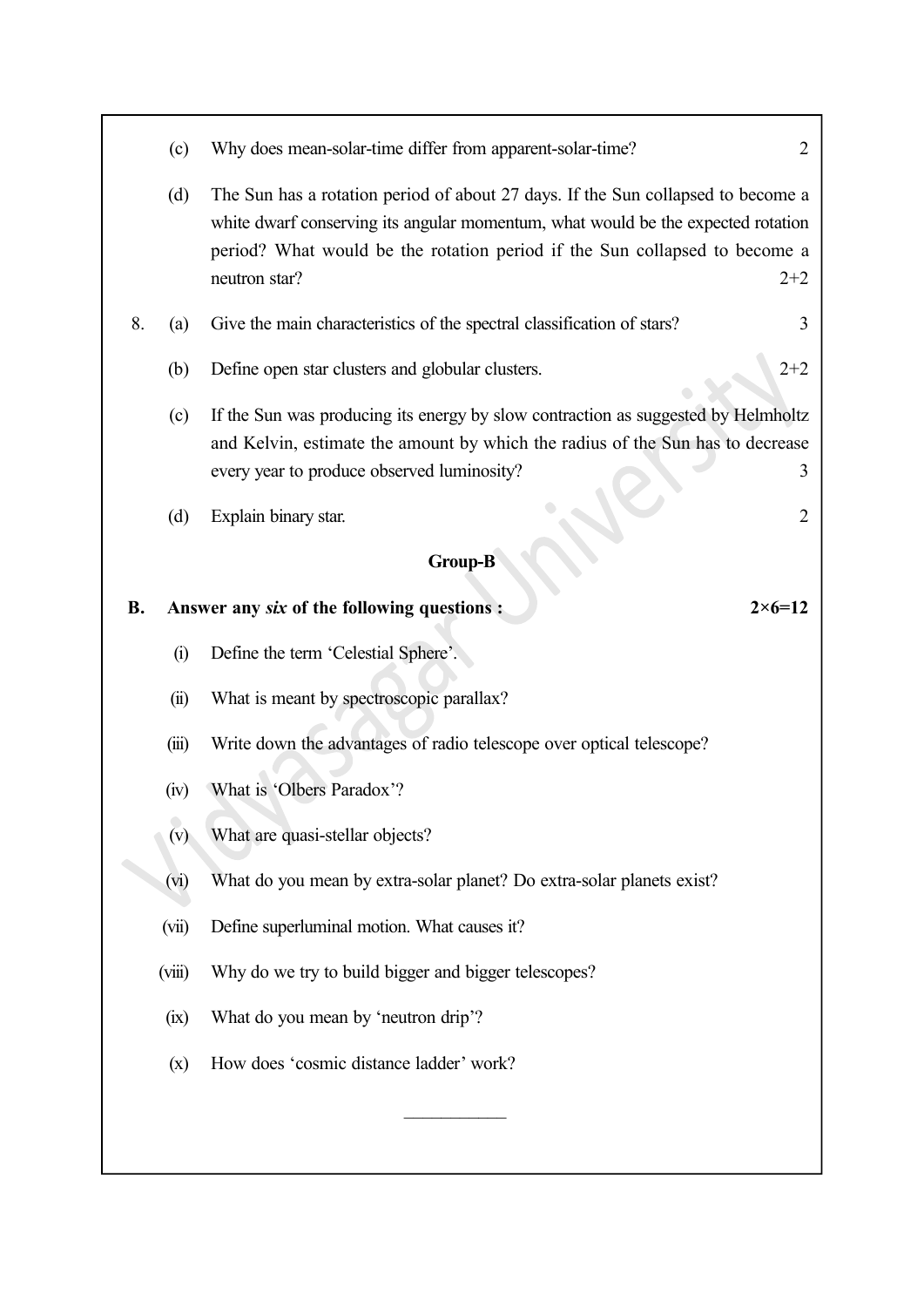|    |          | <b>OR</b>                                                                                                          |                    |  |  |  |  |  |  |
|----|----------|--------------------------------------------------------------------------------------------------------------------|--------------------|--|--|--|--|--|--|
|    |          | [ PHYSICS OF EARTH ]                                                                                               |                    |  |  |  |  |  |  |
|    | (Theory) |                                                                                                                    |                    |  |  |  |  |  |  |
|    |          | <b>Group-A</b>                                                                                                     |                    |  |  |  |  |  |  |
| A. |          | Answer any <i>four</i> of the following questions :                                                                | $12 \times 4 = 48$ |  |  |  |  |  |  |
| 1. | (a)      | What is an earthquake? What causes earthquakes?                                                                    | $1 + 3$            |  |  |  |  |  |  |
|    | (b)      | Define hypocenter and epicentre of earthquake.                                                                     | $\overline{2}$     |  |  |  |  |  |  |
|    | (c)      | What are Seismic waves? Write down their characteristics.                                                          | $2 + 3$            |  |  |  |  |  |  |
|    | (d)      | Can Scientist predict earthquakes?                                                                                 | $\mathbf{1}$       |  |  |  |  |  |  |
| 2. | (a)      | What is the Cryosphere? What are the main components of the cryosphere?                                            |                    |  |  |  |  |  |  |
|    |          |                                                                                                                    | $1+2$              |  |  |  |  |  |  |
|    | (b)      | How are valley glaciers likely to respond to global warming?                                                       | $\overline{2}$     |  |  |  |  |  |  |
|    | (c)      | Define ice sheet. Write down difference between ice sheet and ice shelf.                                           | $1+2$              |  |  |  |  |  |  |
|    | (d)      | What do you mean by permafrost and why is it important?                                                            | $\overline{2}$     |  |  |  |  |  |  |
|    | (e)      | What are the consequences of permafrost melting?                                                                   | $\overline{2}$     |  |  |  |  |  |  |
| 3. | (a)      | Write down the principle of uniformitarianism.                                                                     | 2                  |  |  |  |  |  |  |
|    | (b)      | Write down the difference between uniformitarianism, catastrophism and actualism. 3                                |                    |  |  |  |  |  |  |
|    | (c)      | State the principle of superposition used to interpret the geological history.                                     | 1                  |  |  |  |  |  |  |
|    | (d)      | Why is Antarctica the place to go to, to understand the earth's present, past and<br>future?                       | 3                  |  |  |  |  |  |  |
|    | (e)      | How can we know the age of the Earth?                                                                              | 3                  |  |  |  |  |  |  |
| 4. | (a)      | Write down the basic structure and properties of the Galaxy.                                                       | $3 + 2$            |  |  |  |  |  |  |
|    | (b)      | Define Cosmic ray shower. How it is originated? Write down the composition of<br>primary and secondary cosmic ray. | $2+2+3$            |  |  |  |  |  |  |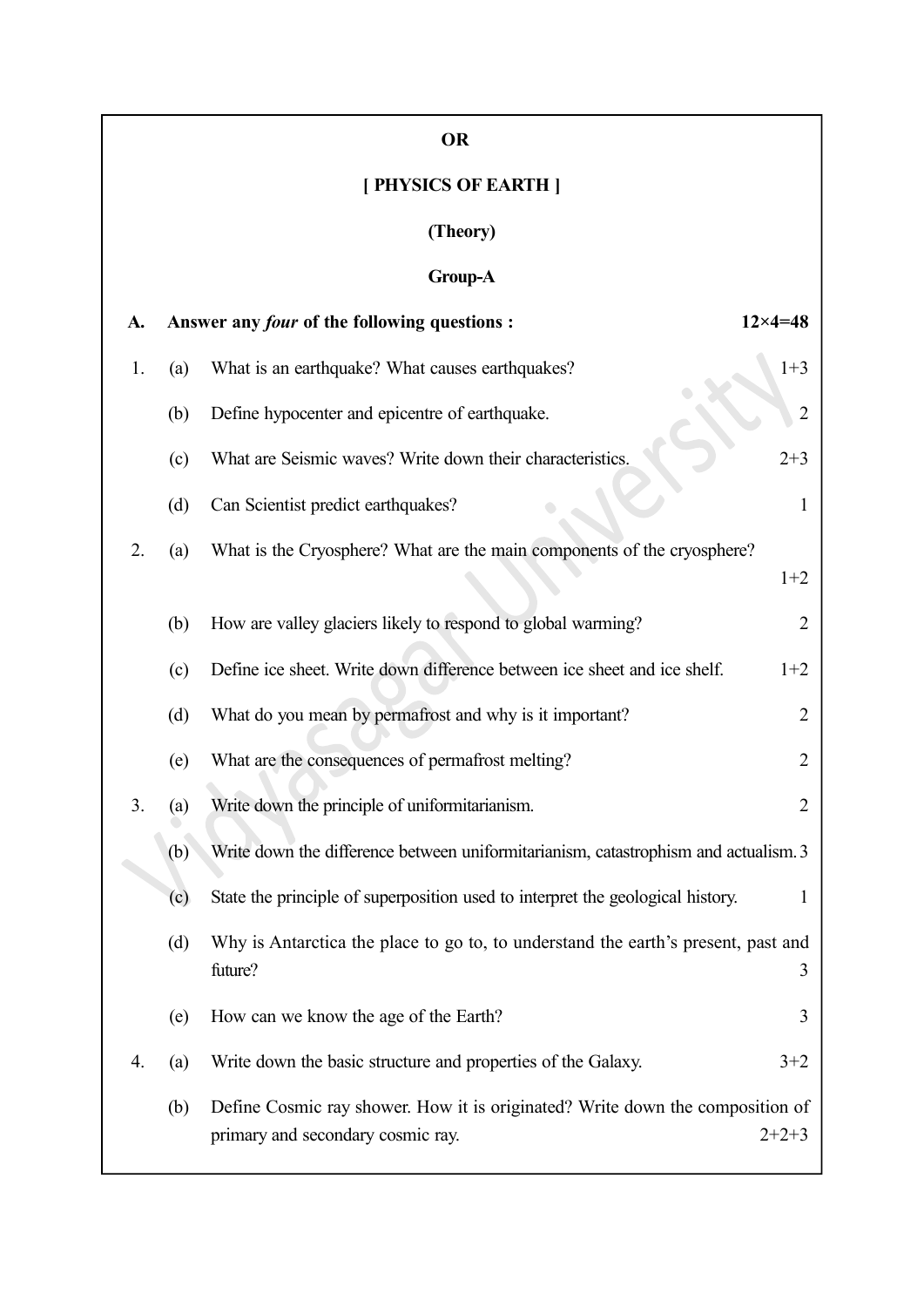| 5. | (a) | Write down the hypothesis about the origin of life of Earth.                                                     | 2              |
|----|-----|------------------------------------------------------------------------------------------------------------------|----------------|
|    | (b) | Discuss chemosynthetic theory for origin of life.                                                                | 4              |
|    | (c) | Name the four gases present in the primitive atmosphere of the earth.                                            | 2              |
|    | (d) | Where did life originate : in water or on land?                                                                  | 2              |
|    | (e) | Define Palaeontology.                                                                                            | 2              |
| 6. | (a) | $1+2$<br>What is Carbon Cycle? Explain with diagram.                                                             |                |
|    | (b) | Write down the importance of Carbon Cycle.                                                                       | $\overline{2}$ |
|    | (c) | Define the term carbon sink and carbon sequestration. What are the types of<br>carbon sequestration?<br>$2+1$    |                |
|    | (d) | What are the causes of loss of biodiversity?                                                                     | 2              |
|    | (e) | What is fresh water depletion? What causes it?                                                                   | 2              |
| 7. | (a) | What are the main causes of nuclear waste?                                                                       | 2              |
|    | (b) | Write down the types of the nuclear waste. How can the nucler waste affect the<br>environment?<br>$2+2$          |                |
|    | (c) | What do you mean by ocean current? What are the types of it? How it is affected<br>by Coriolis force?<br>$2+2+2$ |                |
| 8. | (a) | Write down the origin of the Earth's magnetic field.                                                             | 3              |
|    | (b) | What are the basic components of Earth's magnetic field? Define each component.<br>$1 + 3$                       |                |
|    | (c) | Describe the internal structure of the earth.                                                                    | 4              |
|    | (d) | Mention the uses of geothermal energy.                                                                           | 1              |
|    |     |                                                                                                                  |                |
|    |     |                                                                                                                  |                |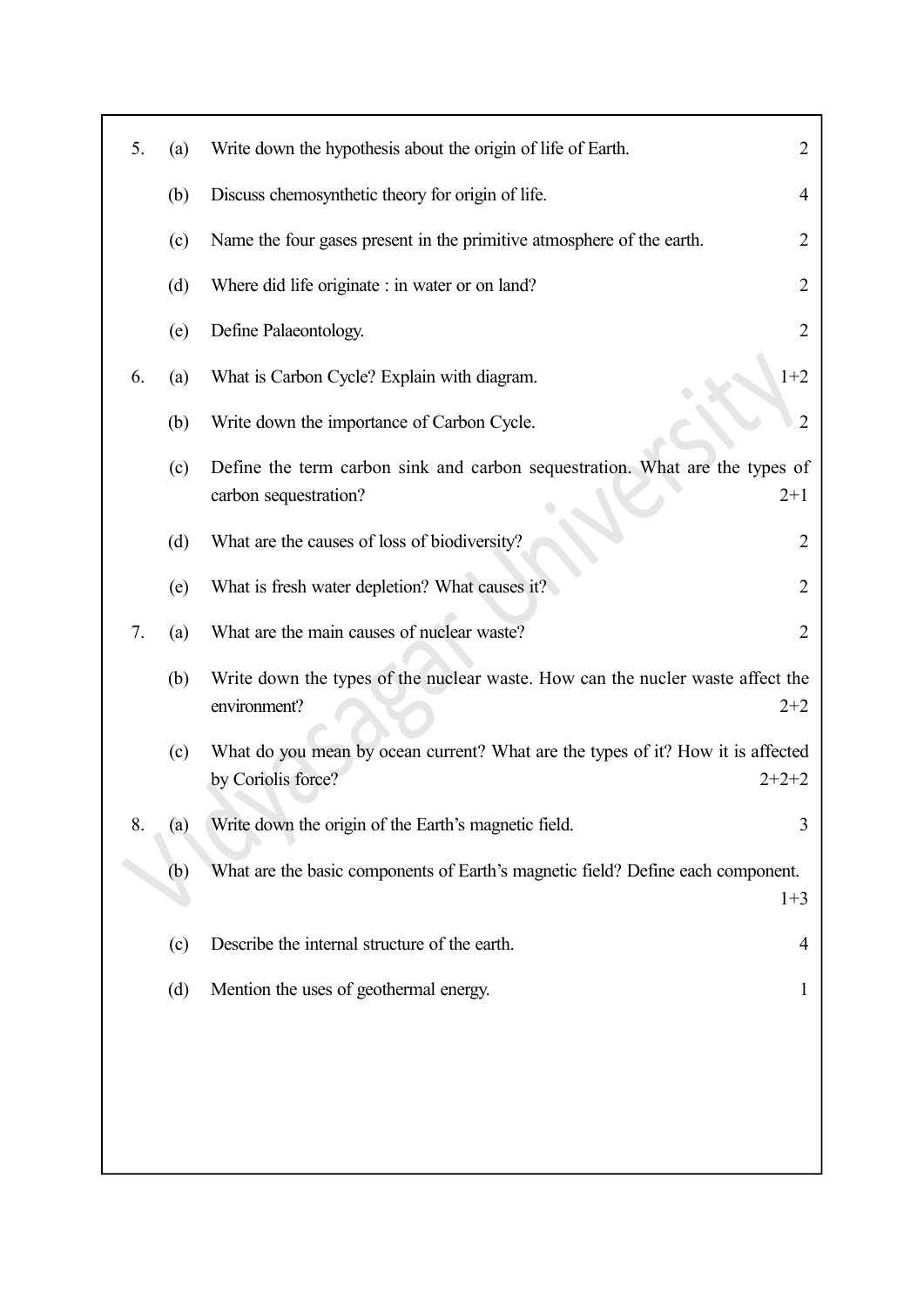### Group-B

- (i) What is the real shape of the Earth?
- (ii) What is meant by Paleoclimate? Why do we study it?
- (iii) Write down the difference between terrestrial and Jovian planets.
- (iv) What do you mean by Dole effect?
- (v) Define MOR.
- (vi) Explain 'Earth's heat budget'.
- (vii) What is wave erosion? What are the processes of wave erosion?

 $\overline{\phantom{a}}$ 

- (viii) Who measures the global warming rate?
- (ix) What is Tsunami?
- (x) Distinguish between asteroids and comets.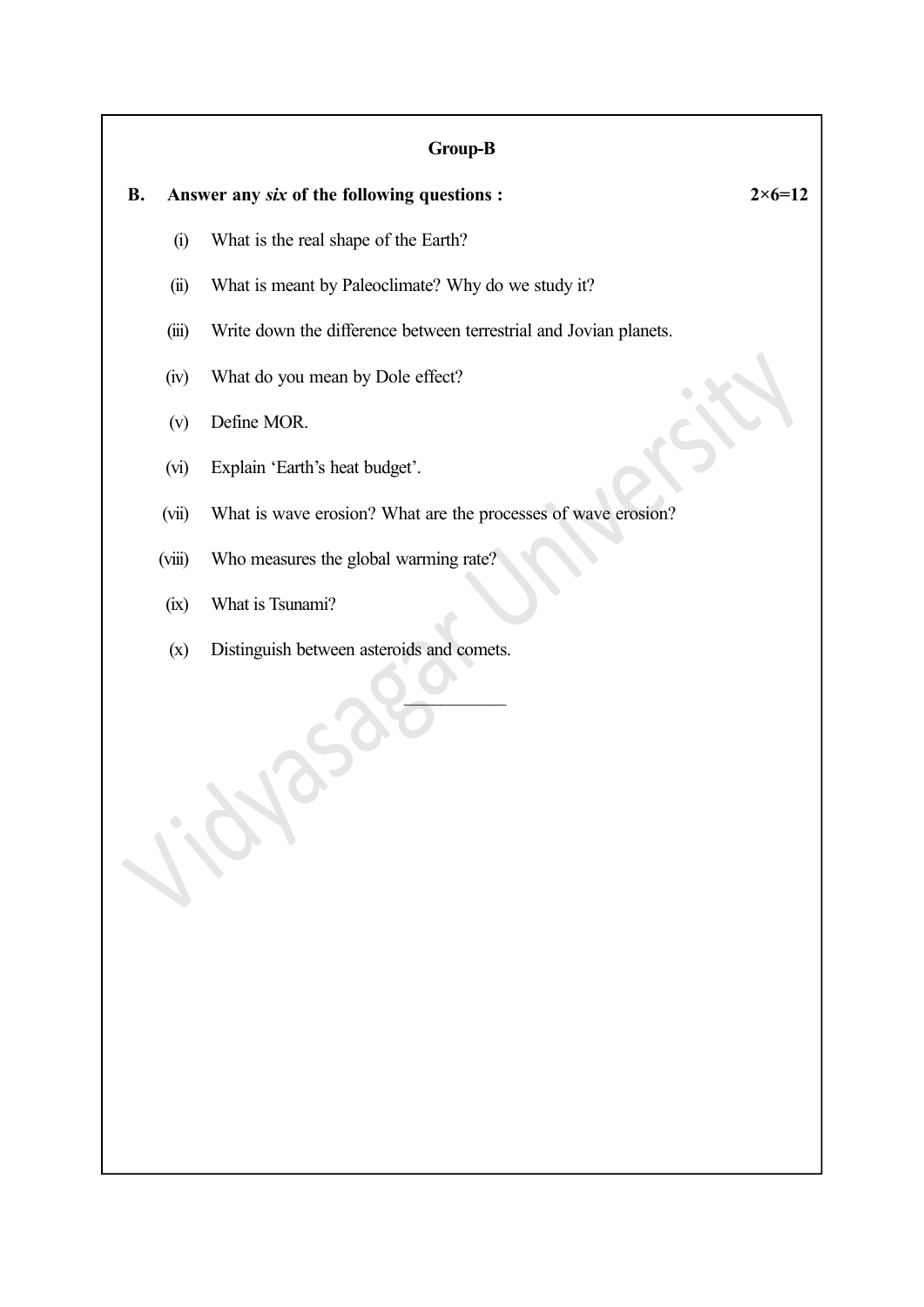#### OR

#### [ ADVANCED MATHEMATICAL PHYSICS II ]

#### (Theory)

#### Group-A

# A. Answer any *four* of the following questions : 12×4=48 1. (a) Define the terms functional and extremal. Using Euler's equation test for an extremum the functional  $\int_a^1 (xy + y^2 - 2y^2)$  $\int_0^1 (xy + y^2 - 2y^2 y') dx$ ,  $y(0) = 1$ ,  $y(1) = 2$  2+3 (b) Derive the Euler-Lagrange's equations of motion using the calculus of variations and hence obtain the Lagrange's equation of motion for a system of particles. 5+2 2. (a) What is meant by variational principle? Apply variational principle to show that the path of a projectile is parabola. 2+3 (b) Show that the transformation  $Q = p + i aq$ ,  $P = \frac{p - 1}{2i}$  $Q = p + i aq$ ,  $P = \frac{p - i aq}{2i}$ ia  $= p + i aq, P = \frac{p - 1}{2}$

is canonical and find a generating function. 3

- (c) Show that the Poisson Bracket of any three dynamical functions  $F(q_i p_j)$ ,  $G(q_i p_j)$ and  $H(q_p p)$  satisfy the Jacobi's identity [F, [G, H]] + [g, [H, F]] + [H, [F, G]] =  $\begin{array}{|c|c|c|c|c|}\n\hline\n0. & & 4 \\
\hline\n\end{array}$
- 3. (a) Discuss the motion of a freely rotating symmetric top. Calculate the value of its kinetic energy and angular momentum.  $3+(2+2)$ 
	- (b) What is a gyroscope? Give its uses.  $1+1$
	- (c) Prove that the sphere is the solid figure of revolution which, for a given surface area, has maximum volume. 3
- 4. (a) Show that the set  $\{1, -1, i, -i\}$  is an abelian finite group of order 4 under multiplication. 2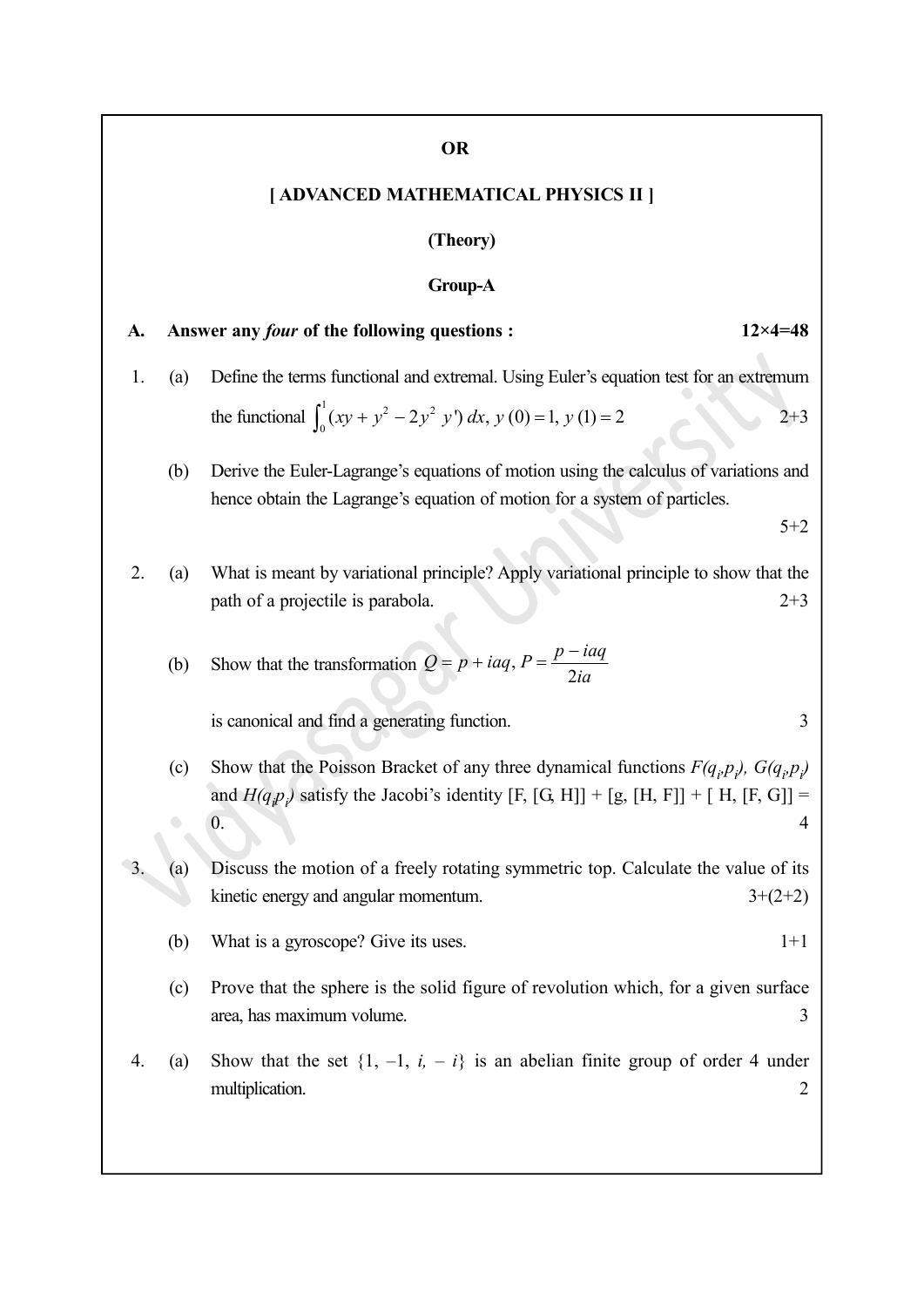(b) Define cyclic group. If  $G = \{a\}$  is a cyclic group of order 8, then find the quotient groups corresponding to the subgroups generated by  $a^2$  and  $a^4$ , respectively. 1+2 (c) If R be the additive group of real numbers and  $R^+$  the multiplicative group of positive real numbers show that the following mapping are isomorphism. (i)  $f: R \to R^+$  such that  $f(x) = e^x$ ,  $x \in R$ (ii)  $f: R^+ \to R$  such that  $f(x) = \log x$ ,  $x \in R^+$  3 (d) If a group is defined as  $a * b = a + b - 1$  then find the inverse of the group. 2 (e) If a is a fixed element of a group G, then prove that the set  $N(a) = \{x \in G;$  $xa = ax$ } is a subgroup of G. 5. (a) Define isomorphism of a group. Let  $f : (G, 0) \rightarrow (G^+, *)$  be an isomorphism. Then prove that  $G^+$  is commutative if and only if G is commutative.  $2+3$ (b) Prove that "A finite group G of order *n* is isomorphic to a subgroup of  $S_n$ ". 4 (c) Define Euler's angles. 3 6. (a) What is meant by 'principle of least square'? 2 (b) Fit a straight line  $y = a + bx$  to the following data by the method of least squares :  $x: 0 \t 1 \t 3 \t 6 \t 8$  $y: 1 \t3$  2 5 4 3 3 (c) Consider *n* boxes each containing *P* black ball and *Q* white balls. (i) Find the probability p of drawing a black ball from a given box and the probability q of drawing a white ball from a box. 2 (ii) Show that the probability  $w_n$  (*m*) that in drawing one ball from each of the *n* boxes, *m* of them will be white, the remaining  $(n - m)$  balls will be black Euler's angles.<br>  $\begin{array}{ll}\n\text{if } \mathbf{z} \text{ is the function of } \mathbf{z} \text{ is the function of } \mathbf{z} \text{ is the function of } \mathbf{z} \text{ is the function of } \mathbf{z} \text{ is the function of } \mathbf{z} \text{ is the function of } \mathbf{z} \text{ is the function of } \mathbf{z} \text{ is the function of } \mathbf{z} \text{ is the function of } \mathbf{z} \text{ is the function of } \mathbf{z} \text{ is the function of } \mathbf{z} \text{ is the function of } \mathbf{z} \text{ is the function of } \mathbf{z} \text$  $=\left(\begin{array}{c} n \\ m \end{array}\right)p^{n-m}q^m$ n  $w_n(m) = \binom{n}{m} p^{n-m} q^m$ m 3 Fit a straight line  $y = a + bx$  to the following data by the method of least<br>squares :<br> $x : 0 \t 1 \t 3 \t 6 \t 8$ <br> $y : 1 \t 3 \t 2 \t 5 \t 4$ <br>Consider *n* boxes each containing *P* black ball and *Q* white balls.<br>(i) Find the probabil  $\sum_{m=0}^{n} w_n(m) = 1$  2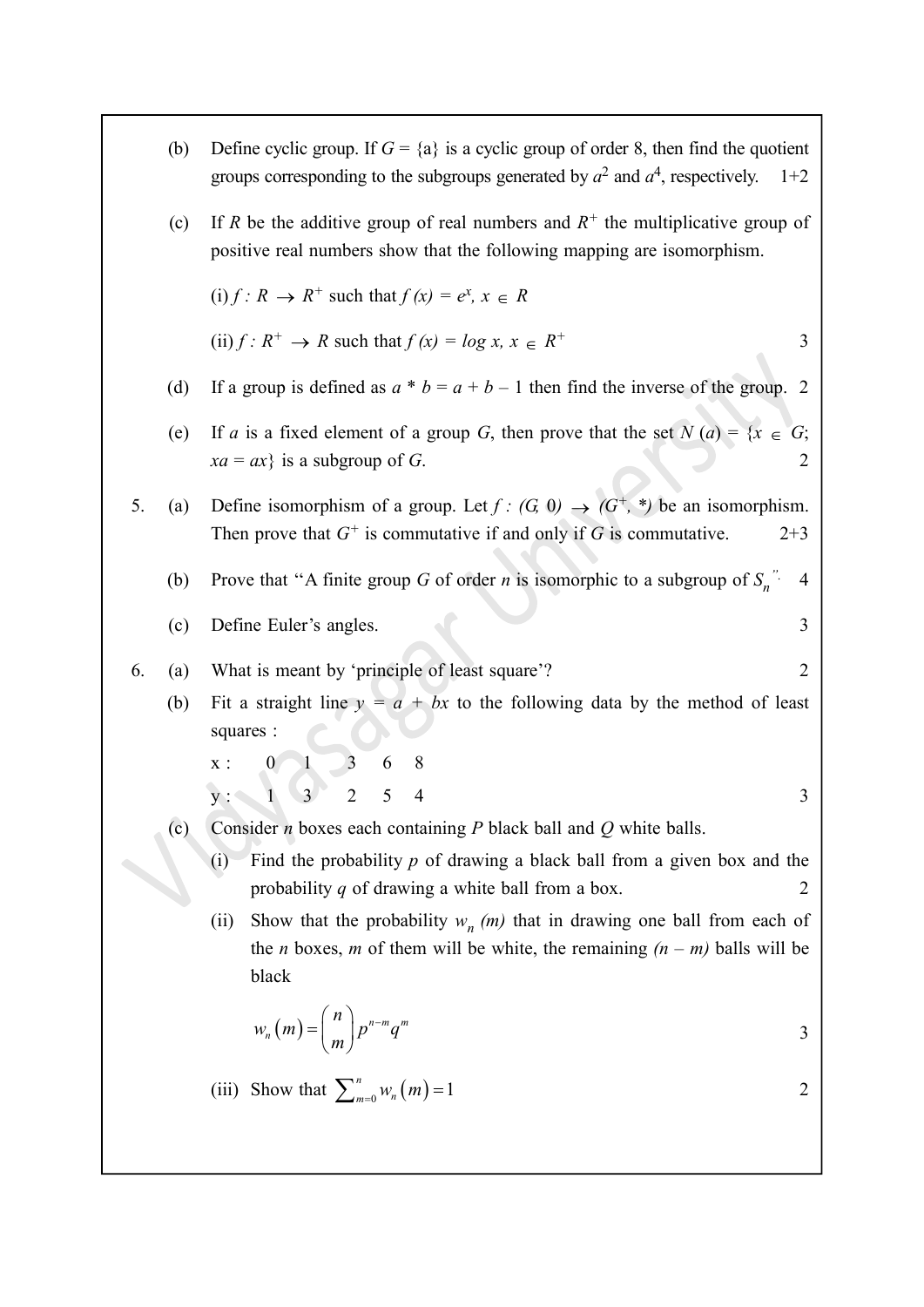- 7. (a) In the context of probability explain with examples the terms : Sample space and non-uniform sample space. 2+2 the context of probability explain with examples the terms : Sample sp<br>n-uniform sample space.<br>die is tossed thrice. A success is getting 1 or 6 on a toss. Find the me<br>riance of the number of successes.<br>is a continuous ra of probability explain with examples the terms : Sample space and<br>
mple space.<br>
thrice. A success is getting 1 or 6 on a toss. Find the mean and<br>
number of successes.<br>
as random variable with probability density function robability explain with examples the terms : Sample space and<br>
e space.<br>
rice. A success is getting 1 or 6 on a toss. Find the mean and<br>
mber of successes.<br>
random variable with probability density function given by<br>  $\le x$ 
	- (b) A die is tossed thrice. A success is getting 1 or 6 on a toss. Find the mean and variance of the number of successes. 3
	- (c)  $X$  is a continuous random variable with probability density function given by

$$
f(x) = \begin{cases} kx(0 \le x < 2) \\ 2k(2 \le x < 4) \\ -kx + 6k(4 \le x < 6) \end{cases}
$$

Find k and mean value of X.  $\frac{3}{2}$ 

- (d) If x be a random variable with probability generating function  $P_x(t)$ , find the probability generating function of  $x + 2$ . 2
- 8. The Gaussian Probability distribution is given by

$$
P(x; \mu, \sigma) = \frac{1}{\sqrt{2\pi\sigma}} \exp\left[-\frac{1}{2} \left(\frac{x-\mu}{\sigma}\right)\right], -\infty < x < \infty
$$

(a) What are the parameters  $\mu$  and  $\sigma$ ? Discuss their significance. 2+2

- (b) Draw the graph of P  $(x; \mu, \sigma)$  and hence show that it has two point of inflexion at  $x = \mu + \sigma$ .  $1+2$
- (c) What is the maximum value of  $P(x; \mu, \sigma)$ ? 1
- (d) What is the area under the curve? What does it signify?  $1+1$

(e) Interpret 
$$
p(x_1, x_2) = \int_{x_1}^{x_2} P(x; \mu, \sigma) dx
$$
 2

#### Group-B

B. Answer any six of the following questions :  $2 \times 6 = 12$ 

- (i) What is  $\Delta$ -variation? How it differs from  $\delta$ -variation?
- (ii) Define modified Hamilton's principle.
- (iii) Apply variational principle to find the equation of 1D harmonic oscillator.
- (iv) A cyclist is riding a bicycle without holding handle. He wishes to turn to one side. Explain how.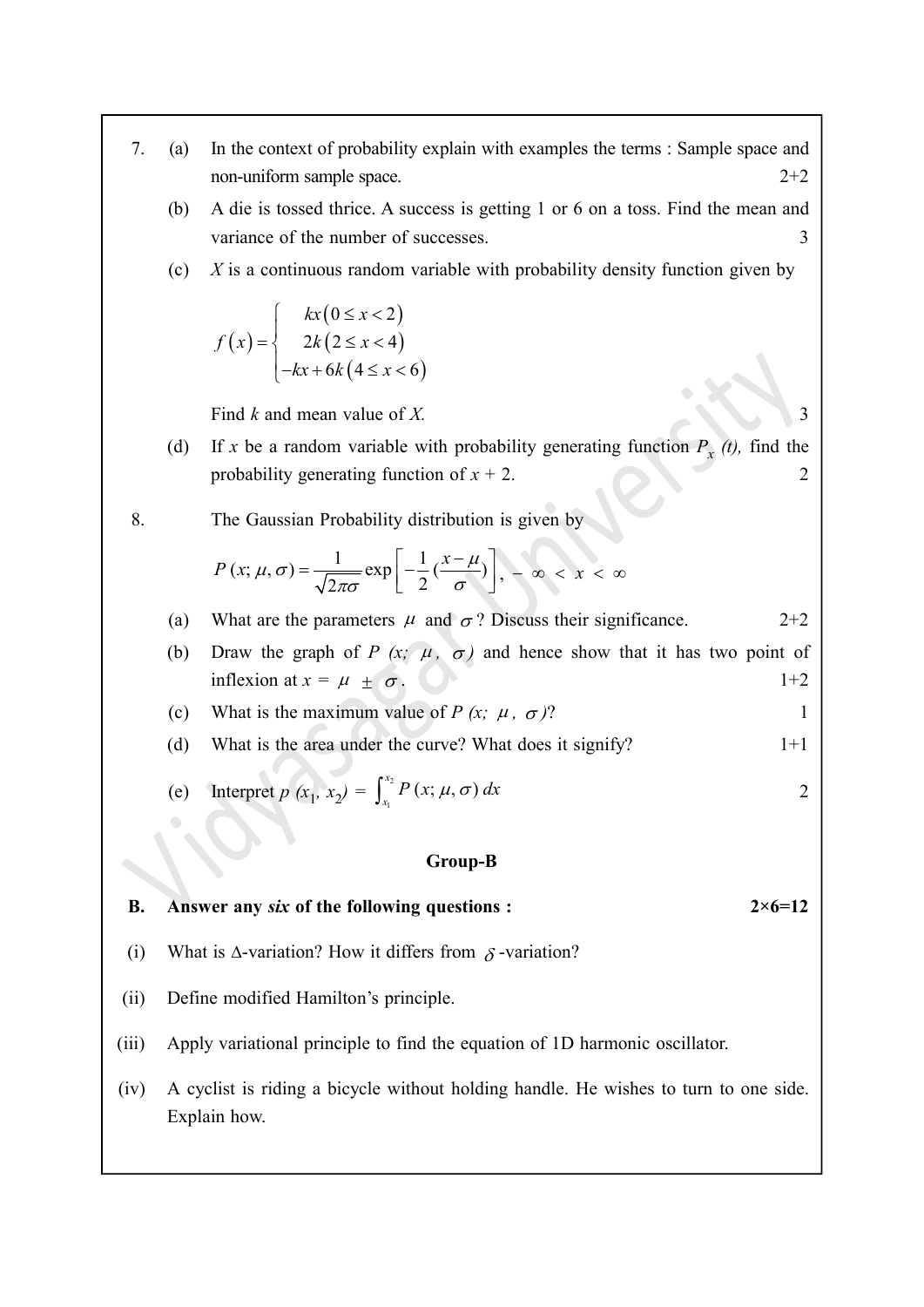- (v) Define the terms : Precessional angular velocity and Precessional torque.
- (vi) What do you mean by semi-group?
- (vii) For any two elements a and b of a group G, show that G is abelian if  $(ab)^2 = a^2b^2$ .
- (viii) Define the term 'canonical homomorphism' of a group.
- (ix) Let  $P(E)$  denote the probability of the event E. Given,  $P(A)=1$ ,  $P(A)=\frac{1}{2}$  $\frac{1}{2}$ . Find the values of  $P\left(\frac{A}{R}\right)$  $\left(\frac{A}{B}\right)$  and  $P\left(\frac{B}{A}\right)$ P  $\left(\frac{B}{A}\right).$
- (x) Write down the conditions satisfied by probability density function of a continuous random variable.

 $\mathcal{L}$